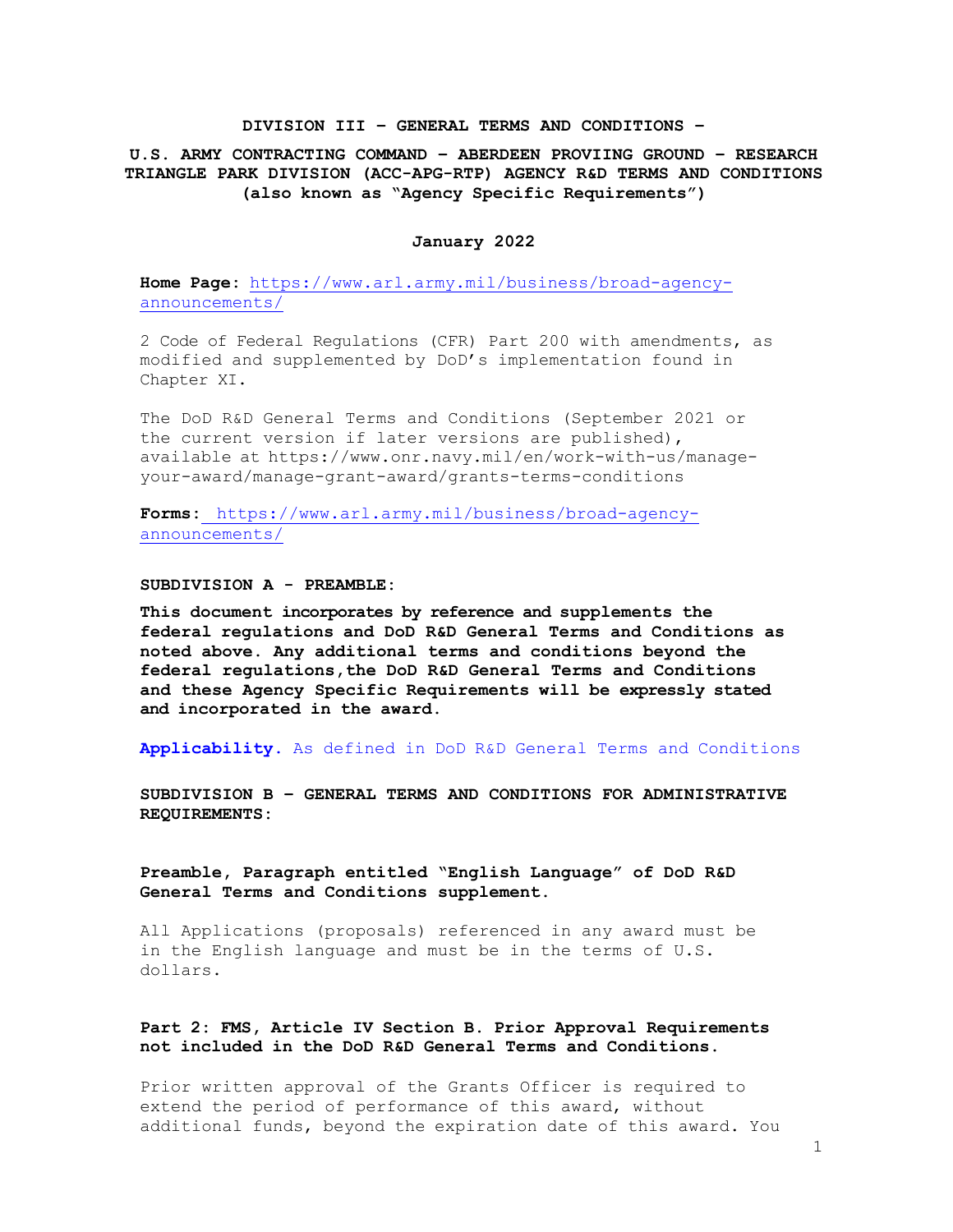must notify the Grants Officer in writing with the supporting reasons and requested expiration date at least twenty calendar (20)days prior to expiration of this award. Failure to provide the written justification within the required timeframe may result in no further extension of the period of performance of this award.

### **Part 3: PROP, Article VI, Intangible Property**

Reporting of Subject Inventions:

a. All subject inventions must be reported in accordance with the requirements set forth in the clause at 37 CFR 401.14. Subject inventions may be reported in paper form, or alternatively, may be reported electronically via the iEdison Invention Information Management System. [\(http://www.iedison.gov\)](http://www.iedison.gov/)

i. Instructions on how to submit an invention disclosure and identification of inventor(s), title of invention, grant, cooperative agreement or contract number, and date of any public disclosure, are provided on the iEdison web site. The date of submission establishes periods for all future actions.

ii. Submission of the invention disclosure description may be doneelectronically by uploading a PDF, TIFF, or text file through iEdison. It must be sufficiently complete in technical detail to convey a clear understanding of the invention to the extent known at the time of the disclosure.

b. Interim summary invention reports (where required) and final summary invention reports must be submitted in paper form using DD Form 882, "Report of Inventions and Subcontracts" directly to the Grants Officer. iEdison does not accept electronic interim and final summary invention reports. The DD Form 882 must list all reported subject inventions that have been reported in paper or have been reported via iEdison. Interim negative reports are not required. When applicable, the interim and final summary inventions reports must include the unique iEdison invention report number which is automatically generated by the iEdison system. The final report must also state that similar reports are included for all subawards at any tier containing a patent rights clause and include copies of the subawardee reports or state that there were no such subawards.

c. You must include the clause at 37 CFR 401.14 in all subawards with small businesses and nonprofit organizations, regardless of tier, for experimental, developmental, or research work.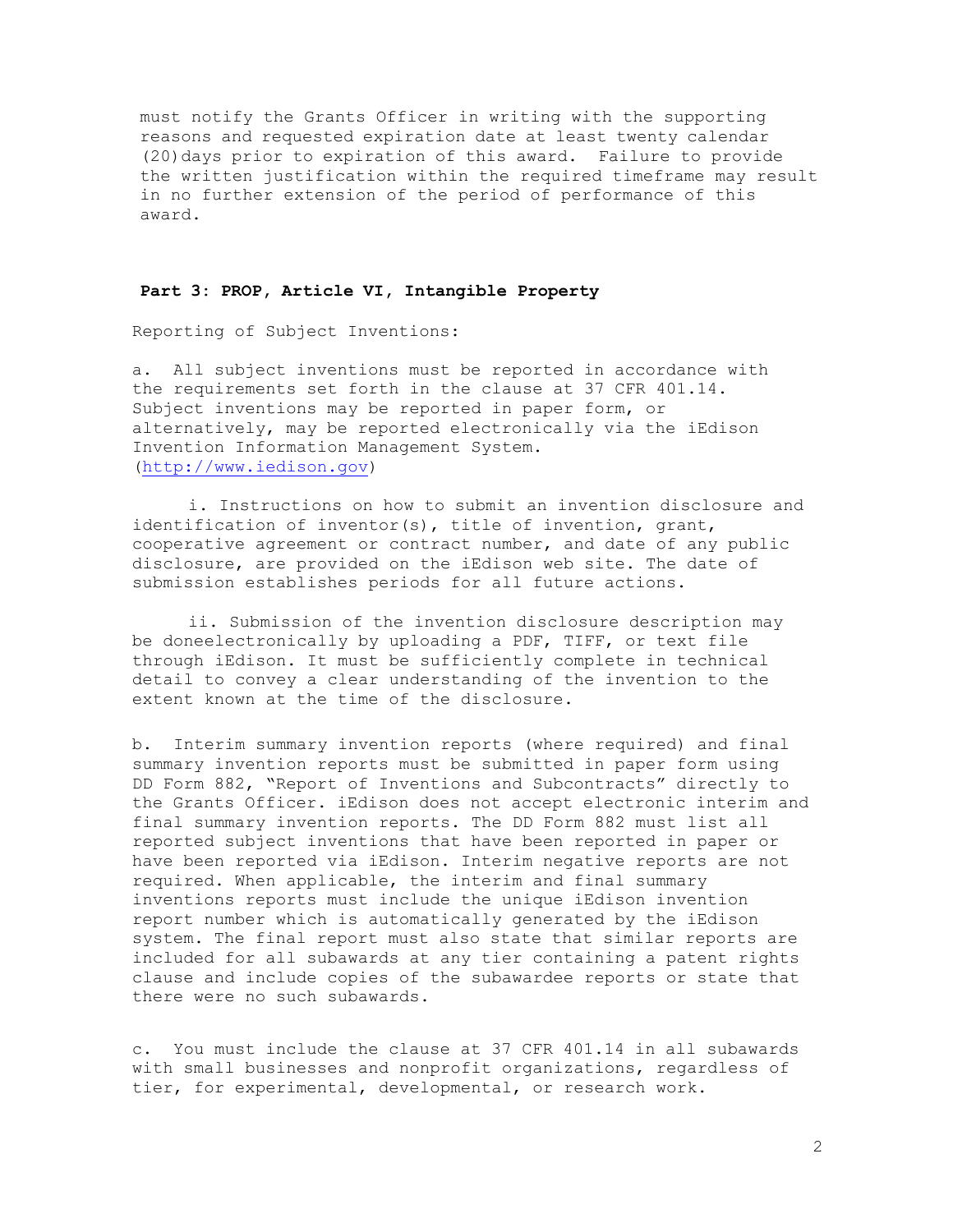d. A final DD Form 882 is due one hundred twenty (120) calendar days after the end date of the period of performance. The award WILL NOT be closed out until a completed DD Form 882 is received and any and all listed inventions have had detailed invention disclosures submitted, either in paper form or via iEdison.

### Reporting of Joint Inventions:

Joint inventions developed under the award will be addressed in accordance with 35 USC §202(e).

## **Part 6: OAR, Article III, Remedies and Termination, Section C. Termination, Paragraph c. Unilaterally by the recipient.**

You must provide a written termination notice, for either a partial or full termination, to the Grants Officer no later than 30 calendar days prior to the effective date of the termination.

# **Part 6: OAR, Article IV. Claims, disputes and appeals, Section C, Alternative Dispute Resolution**

- (a) If Alternate Dispute Resolution (ADR) procedures are used and these procedures are not successful, you may submit an appeal to the designated Department of Army Grant Appeal Authority.
- (b) 32 CFR section 22.815(e)(1) requires the designation of grant appeal authorities to decide formal administrative appeals brought under 32 CFR section 22.815(e).
- (c) The Senior Contracting Official (SCO) that awarded the grant or cooperative agreement is the grant appeal authority, provided that the individual is a general officer or member of the Senior Executive Service.The grant appeal authority may utilize a board in accordance with 32 CFR section 22.815(e)(1).
- (d) The SCO may not delegate grant appeal authority. In the eventthe SCO is not a general officer or member of the Senior Executive Service, the Deputy Assistant Secretary of the Army (Procurement) will designate a qualified individual as the grant appeal authority on a case-by-case basis.

(e) The grant appeal authority shall utilize the procedures specified in 32 CFR sections 22.815(e) and (f).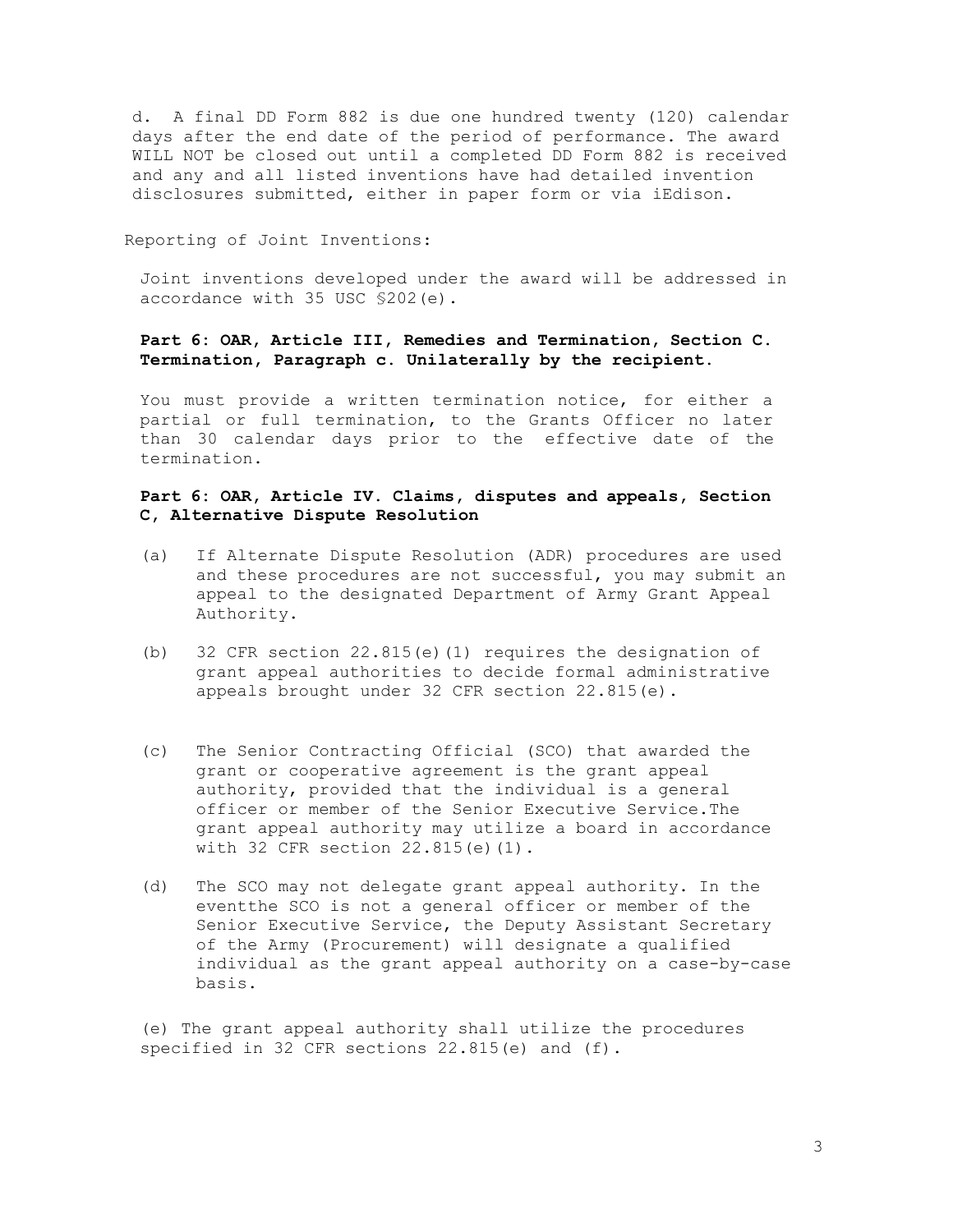**SUBDIVISION C – GENERAL TERMS AND CONDITIONS FOR NATIONAL POLICY REQUIREMENTS:**

## **Part 8: National Policy Requirements, Article III, Section A. Cross-cutting requirements concerning live organisms**

**Human Subjects:** You will not commence performance of research involving human subjects that is covered under 32 CFR Part 219 or that meets exemption criteria under 32 CFR 219.104, or expend funding on such effort, until and unless the conditions of either the following paragraph (1) or (2) have been met:

You furnish to the Human Research Protection Official (HRPO), with a copy to the Grants Officer, an assurance of compliance, IRB approval, and associated research documents. You receive written notification from the Grants Officer that the HRPO has accepted the assurance as appropriate for the research under the agreement and also that the HRPO has reviewed the research and associated documents and accepted the IRB approval for compliance with the DoD component policies.

(1) You furnish to the HRPO, with a copy to the Grants Officer, documentation as required by DoD General Research Terms and Conditions, NP Article III, Section A.1.c., and receive written notification from the Grants Officer that the exemption is determined acceptable. The determination will include citation of the exemption category under 32 CFR 219.104 and associated study documents.

The Army Research Laboratory HRPO is:

Theresa M. Straut Human Protections Director Army Research Laboratory Aberdeen Proving Ground, MD 410-278-5928 [theresa.m.straut.civ@army.mil](mailto:theresa.m.straut.civ@army.mil)

**2. Animals**: Prior written approval is required to use or subcontract for the use of laboratory animals in any manner whatsoever from the US Army Medical Research and Materiel Development Command, Animal Care and Use Office.

Contact information for specific questions pertaining to research for Animal subjects may be directed to:

USAMRDC, Division of Regulated Activities and Compliance USAMMDA MCMR-UMR 1430 Veterans Drive Ft Detrick MD 21702-9232 Phone: 301-619-0317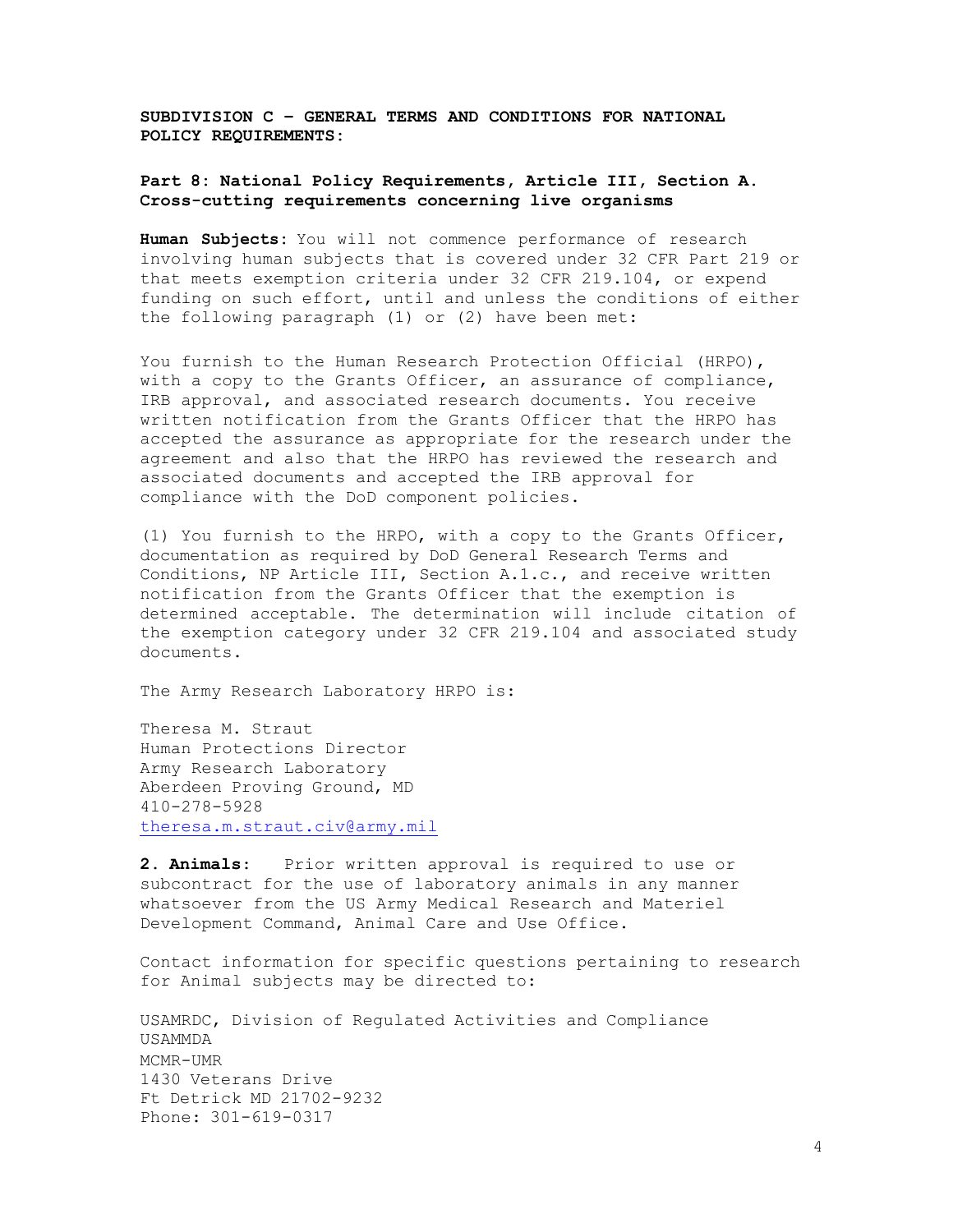Fax: 301-619-0197 [usamrmcregulatoryaffairs@amedd.army.mil](mailto:usamrmcregulatoryaffairs@amedd.army.mil)

### **SUBDIVISION D – GENERAL TERMS AND CONDITIONS FOR PROGRAMMATIC REQUIREMENTS:**

### **Options and Incremental Funding.**

Due to current DoD funds disbursement deficiencies, you are strongly urged to make the use of advance payments or invoice for expenditures not less frequently than on a monthly basis. Disbursement deficiencies may lead to a reduction or delay in the yearly budget allocation of the award. You must email the Grants Officer Representative or Cooperative Agreement Manager (as appropriate) a copy ofeach monthly invoice or request for advance payment at time of submission for payment.

Thirty (30) calendar days before a funding increment is scheduled or anoption is available to exercise, you are expected to have invoiced at least 60% of the most recent funding increment before the Government, at its discretion, considers you for a subsequent funding increment, or available option exercise.

An option may be included in this award to continue the research. If an option is included, the option must be exercised by a modification to this award. No additional documentation is required on your part for an award modification for incremental funding; however, unacceptable expenditure rates - may delay or reduce incremental funding actions.

No legal liability on the part of the agency exists unless or until appropriate funds are available and you receive notice of such availability by modification to this award.

#### **Modification of the Grant or Cooperative Agreement.**

Requests to modify this award for any reason must be in writing to the Grants Officer. An award modification implementing the request will be unilaterally issued at the discretion of the Grants Officer.

### **Delegation of Duties To Award Administration Office.**

Assistance instrument administration duties have been delegated to either the Office of Naval Research (ONR) or the Defense Contract Management Agency (DCMA) identified in this award. These duties are as follows:

a. Provisionally approve all Requests for Advance or Reimbursement (SF 270). Facilitate the payment process